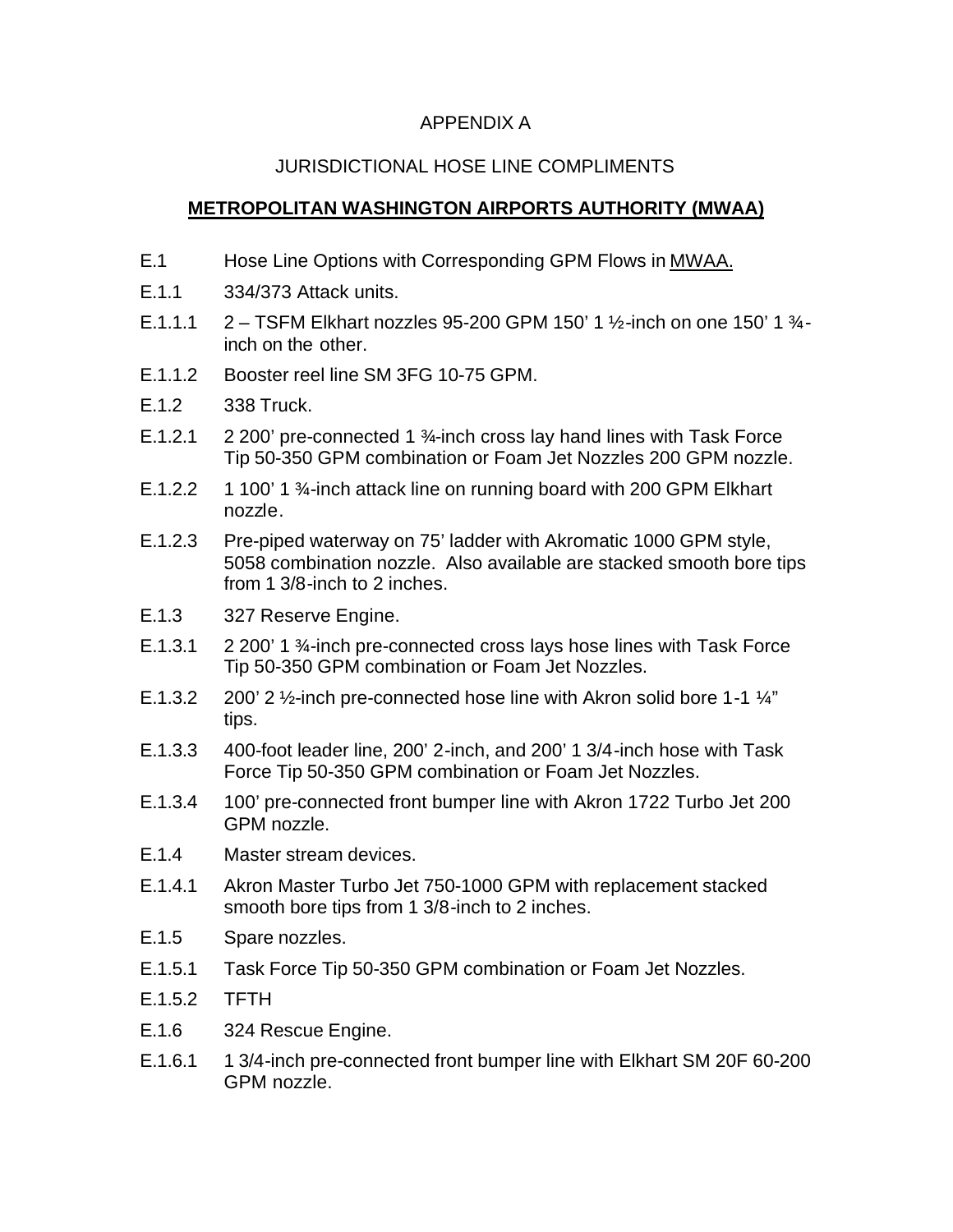- E.1.6.2 2 200 foot 1 <sup>3</sup>/<sub>4</sub>-inch pre-connected cross lays with Task Force Tip 50-350 GPM combination nozzles.
- E.1.6.3 400' 2-inch pre-connected hand line with Task Force Tip 50-350 GPM combination nozzle.
- E.1.6.4 200' 2 ½-inch pre-connected attack line with Elkhart solid bore 1-1 ½ inch tips.
- E.1.6.5 200' 2 ½-inch pre-connected attack line with Elkhart 125-250 GPM nozzle.
- E.1.6.6 Booster reel line with Elkhart SM 3 FG 10-75 GPM nozzle.
- E.1.7 Master stream devices.
- E.1.7.1 Elkhart 8297 Stinger portable monitor with SM-100 300-1000 GPM combination nozzle and Elkhart model 8297 stacked smooth bore tips from  $1=3/8$  to 2 inches.
- E.1.8 335 Rescue Engine.
- E.1.8.1 1 ½-inch rubber pre-connected front bumper line with Akron 1722 Turbo Jet 200 GPM nozzle.
- E.1.8.2 2 200 foot 1-3/<sub>4</sub>-inch pre-connected cross lays with Task Force Tip 50-350 GPM combination or Foam Jet Nozzles.
- E.1.9 Standpipe cart.
- $E.1.9.1$  100', 1  $\frac{3}{4}$ -inch hose 6' 3-inch hose with Elkhart TSFM 200 GPM breakaway nozzle.
- E.1.9.2 Secondary deployment bag.
- E.1.9.3 100', 1 ¾-inch hose
- E.1.9.4 Spare Task Force Tip 350 GPM nozzle.
- E.1.9.5 400', 1 ¾-inch pre-connected hand line with Task Force Tip 50-350 GPM combination nozzle.
- E.1.10  $200'$ , 2  $\frac{1}{2}$ -inch pre-connected attack line.
- E.1.10.1 Booster reel line with Elkhart SM 3 FG 10-75 GPM nozzle.
- E.1.11 Master stream devices.
- E.1.11.1 Elkhart 8297 Stinger portable monitor with SM-100 300-1000 GPM combination nozzle and Elkhart model 8297 stacked smooth bore tips from 1 3/8 to 2 inches.
- E.1.12 ARFF Units.
- E.1.12.1 DCA 331/337/345 all units standardized.
- E.1.12.2 250', 1 ¾-inch pre-connected hand line with Task Force Tip 50-350 GPM combination or Foam Jet Nozzles.